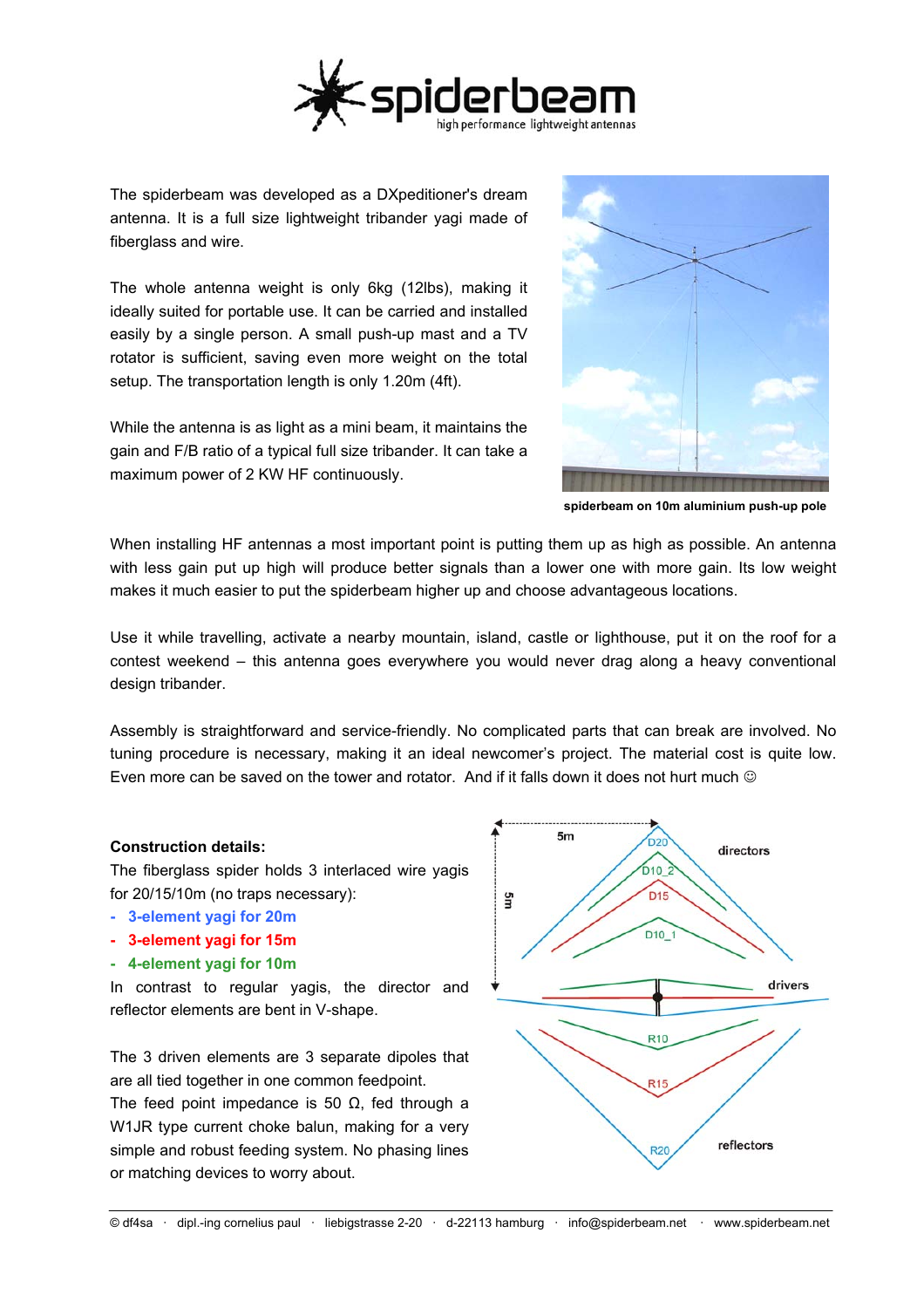The wire elements are made from stranded copper-clad steel wire (important, to prevent elongation!). Element guy lines are made from high strength PVDF monofilament and Kevlar<sup>®</sup> material.

The wires are attached to the spreaders with double-sided Velcro® straps, making for fast assembly and disassembly times. All materials are of course UV and weather resistant.

The spider itself is constructed of 4 fiberglass spreaders, 5m long (broken down into 1m long segments for transportation). The center joint is made of aluminium sheet metal and tubes. The vertical antenna mast goes right through the middle of the center joint (the antenna's center of gravity), so weight and turning momentum of the antenna are distributed equally on the mast and rotator. This saves a lot of stress on these parts, and helps a lot when putting the antenna up on light portable masts. Turning radius is 5m.

| <b>Band</b>     | forward gain<br>(in free space) |             | forward gain<br>(15m above ground) |           | F/S<br>ratio | F/B ratio<br>(across band) | <b>SWR</b>                |
|-----------------|---------------------------------|-------------|------------------------------------|-----------|--------------|----------------------------|---------------------------|
| 20 <sub>m</sub> | 6.7 dBi                         | (4.5 dBd)   | 11.7 dBi                           | (4.5 dBd) | 13 dB        | 15-20 dB                   | $< 1.5$ (14 – 14.4 MHz)   |
| 15 <sub>m</sub> | 6.9 dBi                         | (4.7 dBd)   | 12.3 dBi                           | (4.7 dBd) | 17 dB        | $20-25$ dB                 | $< 1.5$ (21 – 21.5 MHz)   |
| <b>10m</b>      | 7.1 dBi                         | $(4.9$ dBd) | 12.6 dBi                           | (4.9 dBd) | 19dB         | $20-25$ dB                 | $(28 - 29.3 \text{ MHz})$ |

## **Technical Data (3-Band Version):**

Thus, the antenna behaves like a typical modern tribander yagi with a 6 or 7m long boom.

The forward lobe is somewhat broader (front-to-side ratio F/S is less than 20dB), which is caused by the bent elements. (At least when contesting, I see this as an advantage because I do not miss people calling from the sides). The F/S ratio stays constant across the whole band.

The front-to-back ratio F/B peaks at band center and drops down to 70% at the band edges.

The forward gain stays nearly constant across the whole band (variation less than  $\pm 5\%$ ).

For portable contest operation it is of course very easy to use one set of wire elements optimised for CW Contests and another one optimised for SSB Contests, thus squeezing the last dBs out of the design.

Another idea is stacking 2 Spider Beams, which should be very well possible on a regular tower.

#### **5-Band Version (20-17-15-12-10m)**

The antenna can be expanded to cover 5 Bands by adding 2 additional Reflectors and 2 additional Driven Elements for 12m and 17m. Feeding is still possible with only one single coax cable!

| <b>Band</b>     | forward gain<br>(in free space) |           | forward gain<br>(15m above ground) |             | F/S<br>ratio | F/B ratio<br>(across band) | <b>SWR</b>                            |
|-----------------|---------------------------------|-----------|------------------------------------|-------------|--------------|----------------------------|---------------------------------------|
| 20 <sub>m</sub> | $6.7$ dBi                       | (4.5 dBd) | 11.7 dBi                           | (4.5 dBd)   | 13 dB        | 15-20 dB                   | $< 1.5$ (14 – 14.4 MHz)               |
| 17 <sub>m</sub> | 5.4 dBi                         | (3.2 dBd) | 10.5 dBi                           | $(3.2$ dBd) | 15dB         | 20-25dB                    | $(18.0 - 18.2 \text{ MHz})$<br>< 1.5  |
| 15 <sub>m</sub> | $6.9$ dBi                       | (4.7 dBd) | 12.3 dBi                           | (4.7 dBd)   | 17 dB        | $20-25$ dB                 | $(21 - 21.5 \text{ MHz})$<br>$\leq$ 2 |
| 12 <sub>m</sub> | $5.2$ dBi                       | (3.0 dBd) | 10.5 dBi                           | $(3.0$ dBd) | 17 dB        | 10-12 dB                   | $(24.89 - 25 \text{ MHz})$<br>< 1.5   |
| 10 <sub>m</sub> | 7.1 dBi                         | (4.9 dBd) | 12.6 dBi                           | (4.9 dBd)   | 19 dB        | 18-22 dB                   | $(28 - 29.5 \text{ MHz})$<br>$\leq$ 2 |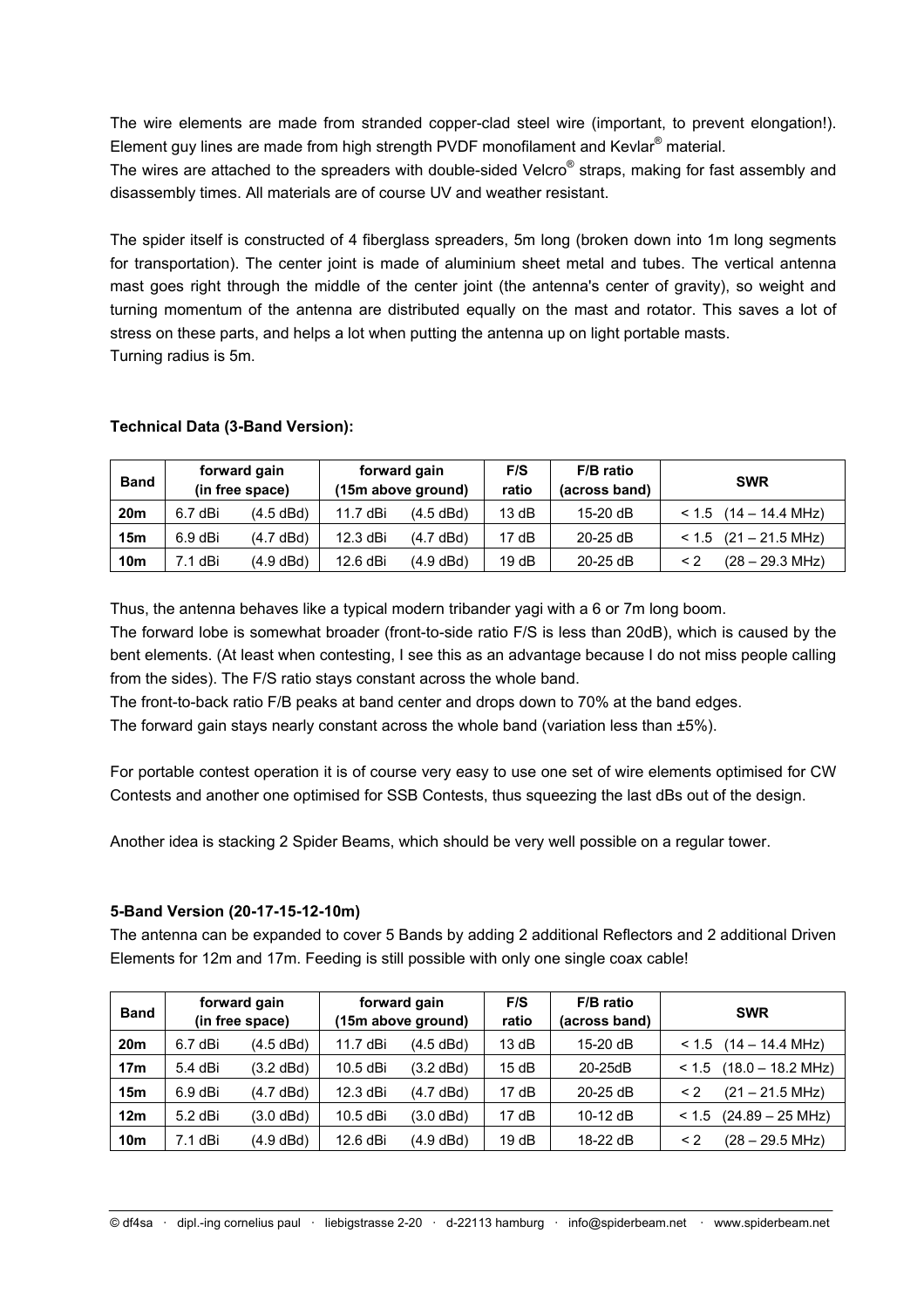# **20M Data (3 elements active on 20m)**



#### **Tot-gain [dBi]**<br>Norm-All : 11.7 dBi<br>14.1 Mhz **Vertical plane**  $90Z$ 105 71 łН  $120$ ą, 138  $-6.$ 45 -10 150  $45$  $\overline{20}$ 165 30  $\frac{20}{50}$  $180$ Ċ Azi.: 0 Max gain Ele: 20  $rac{1}{1+\theta}$ Tot-gain [dBi]<br>Nom-All : 11.7 dBi<br>14.1 Mhz Horizontal plane 345 15 330 30 -3 315  $-6$ -10 300 en. 45  $_{20}$ 285 75 \ah  $.40 - 50$ 270 ļ90 255 105 240 120 ,<br>135  $\overline{2}$  $210$ 150 -<br>165 195  $\frac{1}{180}$ Elev.: 20 Max gain Azi: 0

## **Forward gain [dBi in free space]**



**Front-to-Back ratio [dB]** 

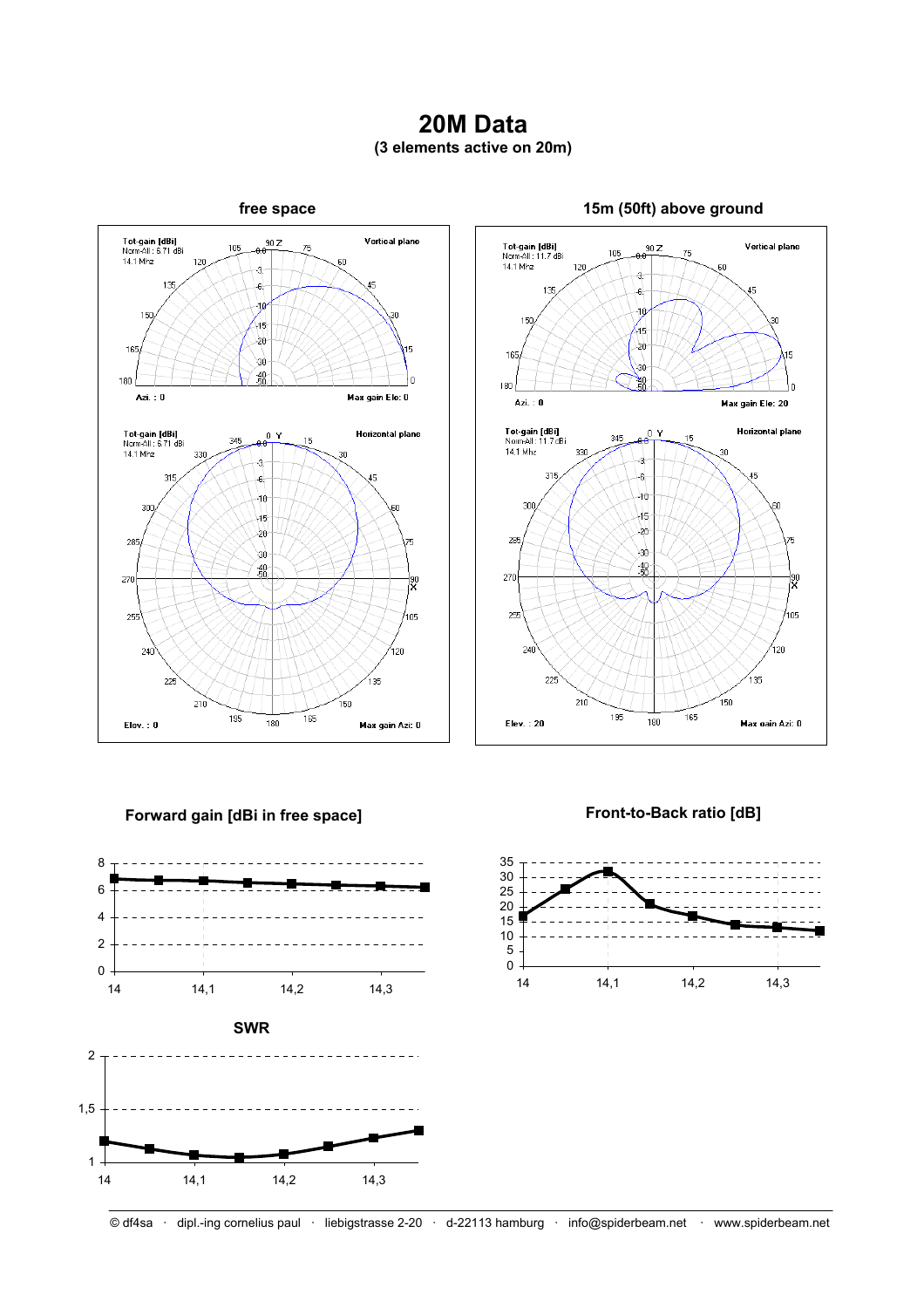## **15M Data (3 elements active on 15m)**





## **Forward gain [dBi in free space]**





**Front-to-Back ratio [dB]** 

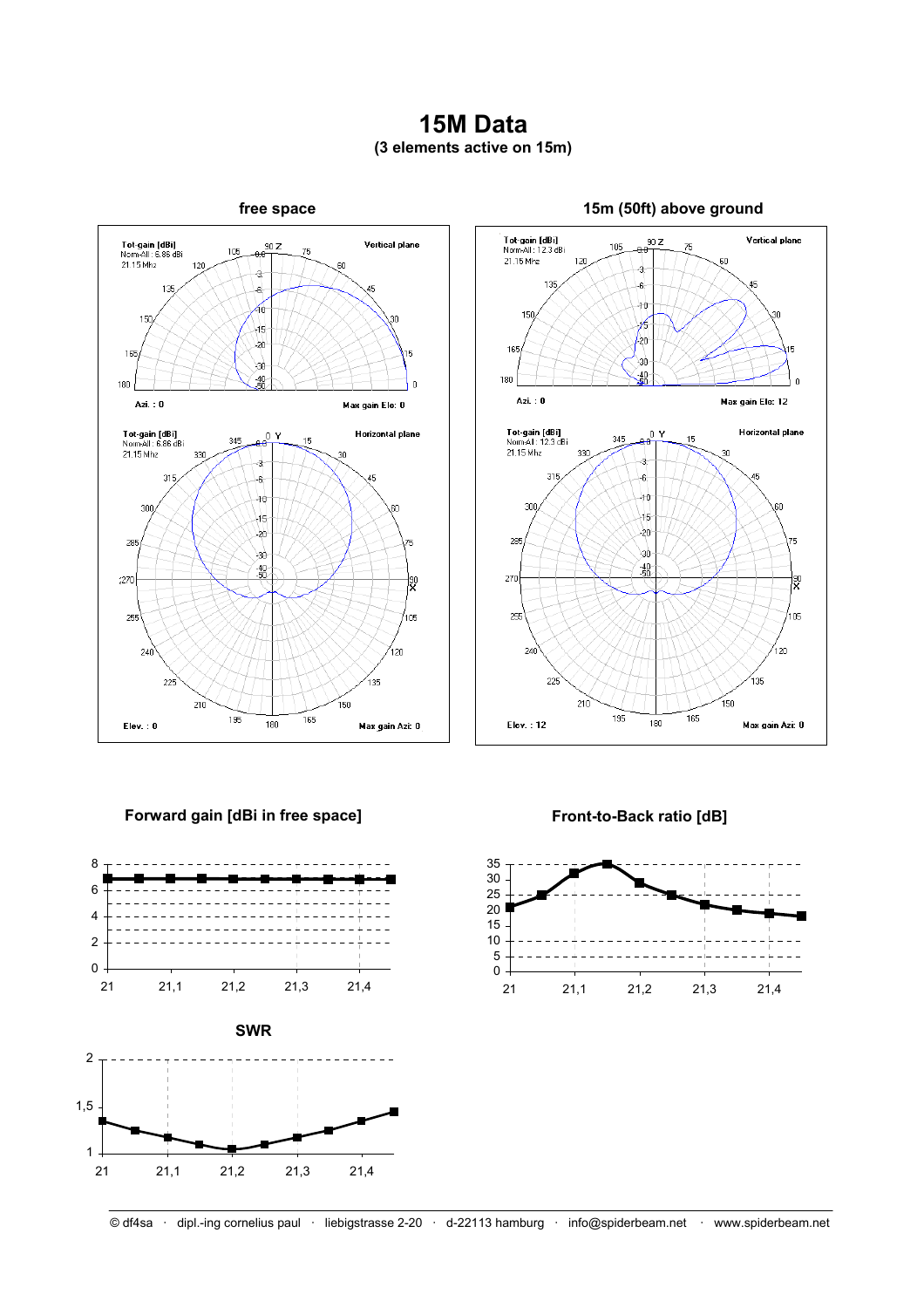## **10M Data (4 elements active on 10m)**





## **Forward gain [dBi in free space]**





## **Front-to-Back ratio [dB]**

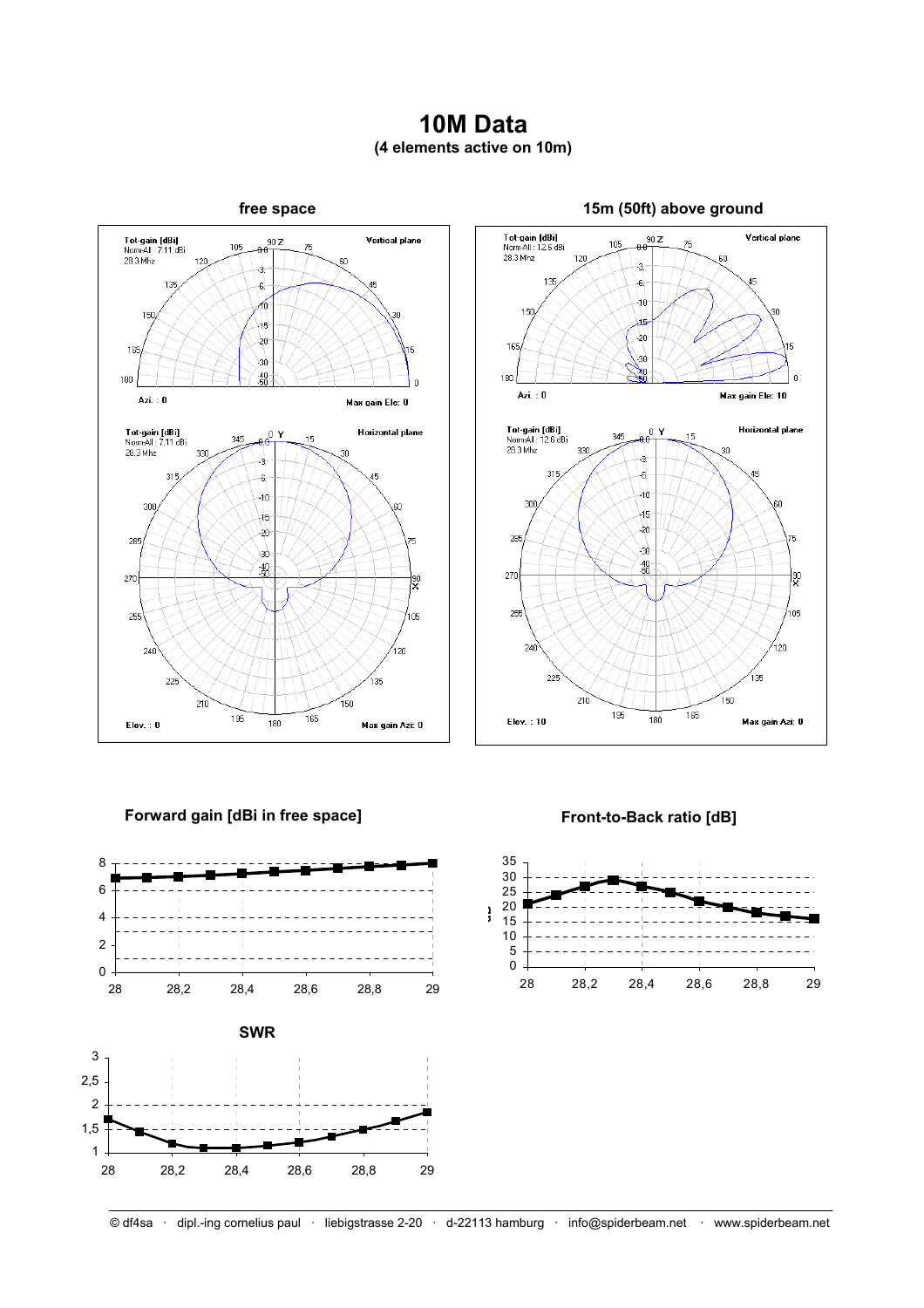## **17M Data (2 elements active on 17m)**





## **Forward gain [dBi in free space]**



## **Front-to-Back ratio [dB]**



© df4sa · dipl.-ing cornelius paul · liebigstrasse 2-20 · d-22113 hamburg · info@spiderbeam.net · www.spiderbeam.net